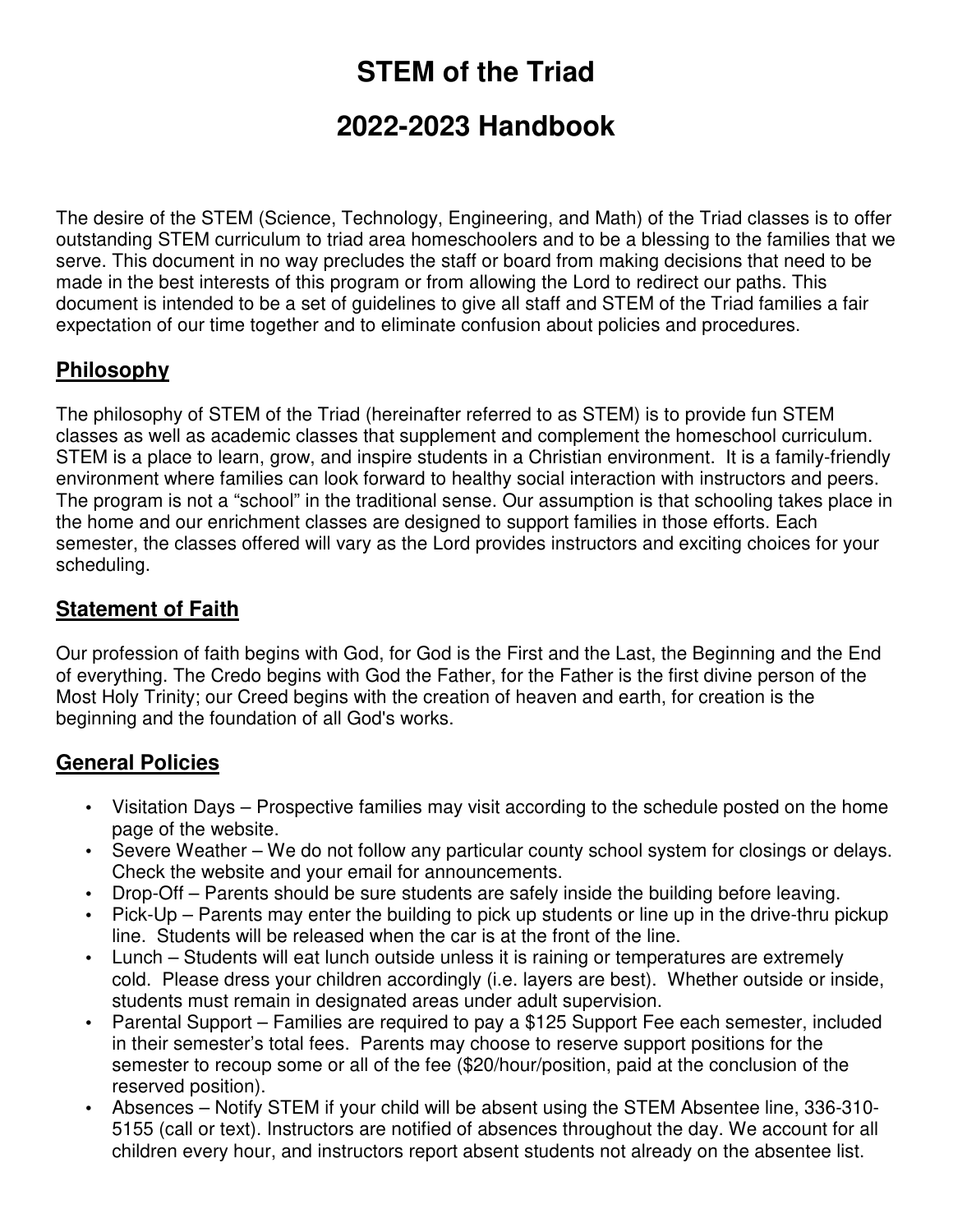- Grade Level Enrollment We strictly adhere to the grade levels listed for each class. Out-ofgrade-level registrants must be approved by/may be added at the discretion of the instructor and STEM board.
- Email Forwarding Requests to forward emails will be limited to those that promote the education of children and activities that help homeschool families.
- Enrollment Priority Families register each semester by seniority based on the number of consecutive semesters enrolled.
- Classroom Visitors Parents/visitors are not allowed in the classrooms for multiple reasons. If a need arises, parents/ visitors must have permission from the director to formally observe a class.

#### **K-1 Pods**

Students must be five years old on or before September 1 to enroll in the K-1 Pods.

Our K-1 program holds coveted space for students. The K-1 Pod class fee is \$325 per semester for four hours of instruction and a 30-minute lunch. Students are assigned to one of two pods and will remain with their group all day. We recognize the need for social interaction and plan on helping the children learn appropriate behaviors in a group setting, but we ask that participants are capable of the following:

1. Must be able to leave the parent/caregiver without excessive negative emotional distress, crying, or anxiety.

2. Must have the ability to participate for the full duration of the pod day, 9:30-2:00. If your student experiences fatigue after an hour or two in a group environment, he is not ready for this program.

3. Must be able to wait to use the bathroom for at least one hour. Bathroom breaks are frequent, but we limit class interruptions with individual requests.

#### **Behavior Policies**

We have high standards for behavior and expect children (students and siblings) and their parents to be respectful. Give prayerful consideration before enrolling your children. Students must conduct themselves in a respectful and Christian manner. If there is any doubt that your children cannot or will not adhere to the STEM rules and policies, this is likely not the appropriate program for them.

Realizing that self-control is a fruit of the Spirit, the staff requires certain standards of behavior to help train children in this important area. True joy is found in submission to Jesus Christ and outward control helps to train children in inward control. Willing submission to the following standards is expected from each child. Your efforts to uphold these standards will aid in a well-run and godly program. These behavior standards apply to all STEM functions and activities.

- 1. Acceptable behavior requires students to be respectful, polite, considerate, trustworthy, obedient, and self-controlled at all times. Disrespect toward others will not be tolerated.
- 2. Students are not allowed to disrupt class or interfere with the learning process.
- 3. Most unacceptable behaviors will result in one warning and a discussion between our director, student, and student's parent. A repeat offense will most likely result in expulsion from the classes. We maintain a strict "hands off" policy. Absolutely no fighting or bullying will be tolerated. If the behavior problem is serious, no warning will be given but immediate suspension or expulsion will be administered.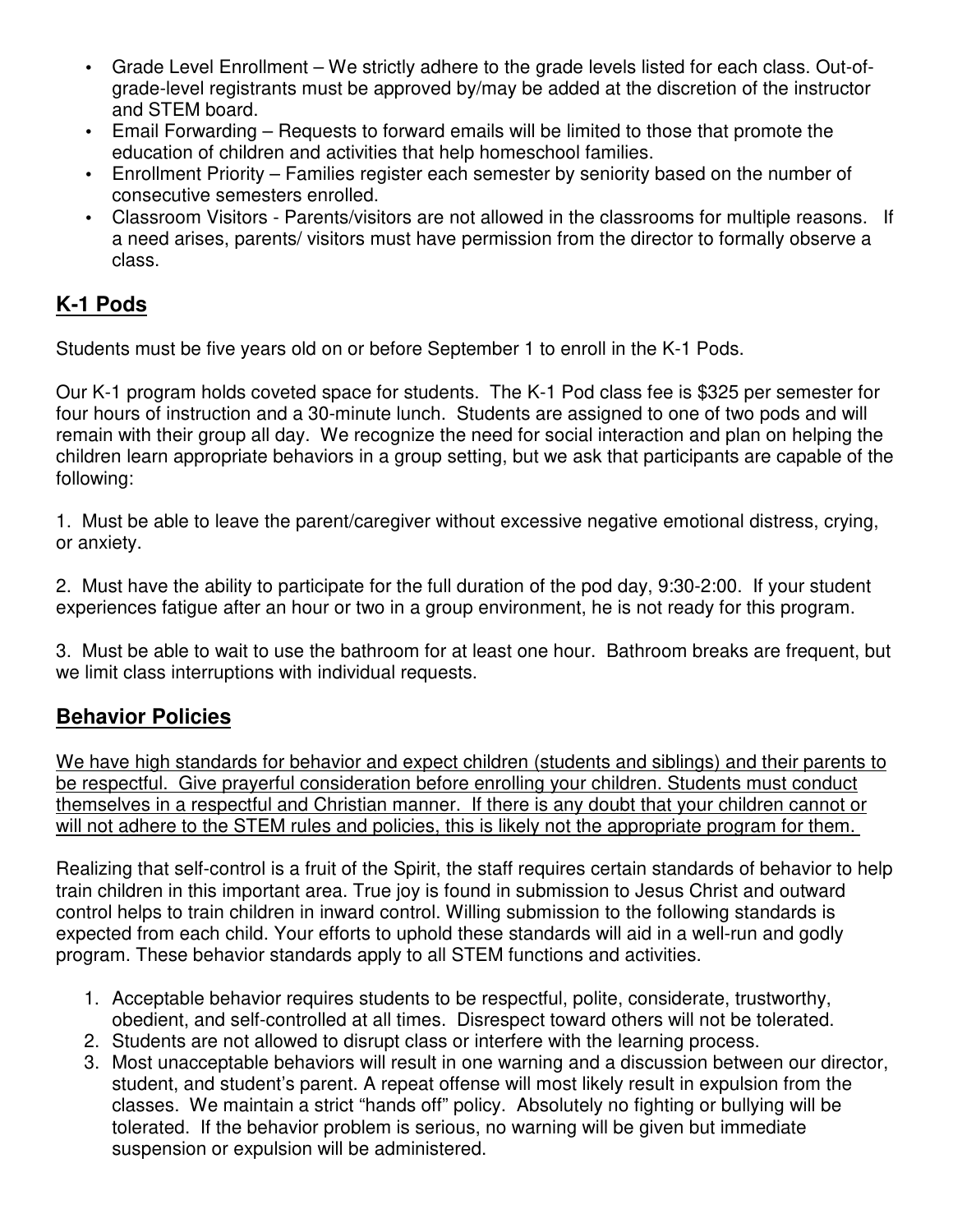- 4. Students who have possession of anything illegal will be immediately expelled. The police will be notified.
- 5. Public displays of affection (PDA) such as kissing, hand-holding, and other body-to-body contact are not permitted.
- 6. Conversations must not contain language or topics that are inappropriate in a Christian environment.
- 7. All students must be in a supervised classroom, lunch area, or study hall.
- 8. Cell phones and other devices are not permitted in class unless otherwise requested or approved by an instructor.
- 9. Gossip will not be tolerated.
- 10. STEM participants are expected to adhere to Christian principles including those regarding sexuality. STEM is not the place to engage in conversation regarding sexuality.
- 11. STEM participants are expected to adhere to Christian principles regarding online communications including, but not limited to, social media postings and email/text exchanges.

The board's primary responsibility is to strengthen and secure the integrity of the STEM program as a whole. Please have a conversation with your children regarding the expectations of words and actions at STEM. Failure of parents or students to uphold these principles may include consequences resulting in suspension or expulsion.

## **Expectations for Classroom Behavior**

- 1. Students must respect the rights and property of others and treat those in authority with respect. Adults should be addressed with appropriate titles of respect.
- 2. When talking, students will use an appropriate conversational tone.
- 3. Students must be punctual to each class.
- 4. Students are expected to listen when others are speaking and raise hands for permission to speak in class.
- 5. Writing and passing notes, tossing objects, and playing with irrelevant objects (such as laser pens, hand held games, etc.) will not be allowed in class.
- 6. Students must help keep the church classrooms and grounds clean and free of trash. Students must not damage church property. Parents will be financially responsible for damage caused by their child, even if the damage is the result of an accident. Good stewardship of all our property is a biblical standard that is very important to the leaders of STEM.
- 7. If a child is unable to bring his behavior under control, he may be removed from the classroom at which time the parent may be called. (See the section on K-1 and 2-3 Behavior Policy below.)
- 8. We reserve the right to impose academic standards that will maximize our ability to retain qualified instructors and an environment that fosters academic excellence. Students are expected to participate in class and complete all assignments and projects. This minimizes classroom distractions and ensures students are gaining the maximum benefit from their classes.
- 9. Students who consistently fail to participate in class and/or complete assignments and projects may be suspended or dismissed from the class at the discretion of the instructor, with no refund. (See the section on Academic Class Policy below.)
- 10. Please refer to the class descriptions and/or syllabi for individual classroom expectations, including study hall.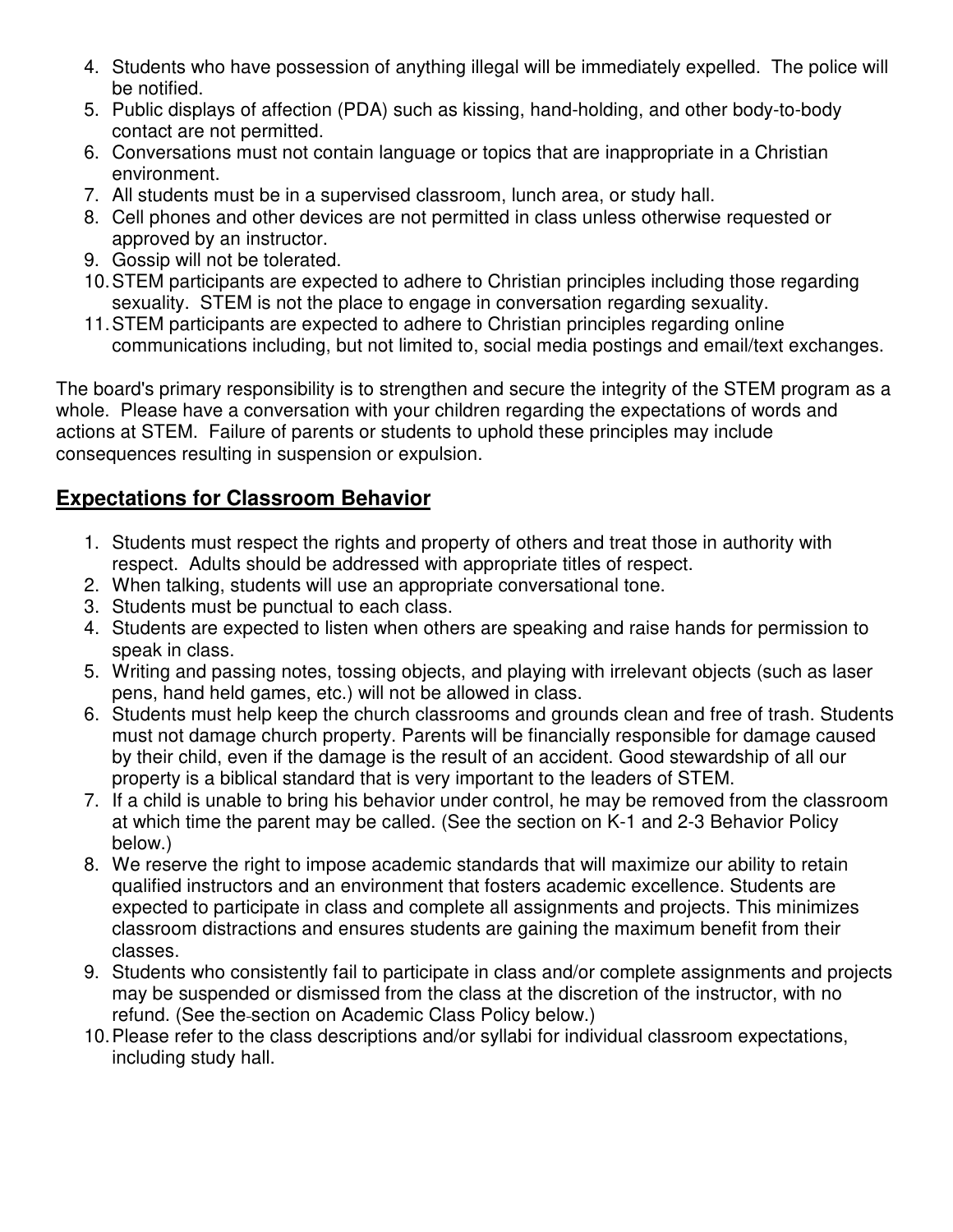#### **K-1 and 2-3 Behavior Policy**

Please review with your children the expectations for good behavior while at STEM. Simply put, if your child is truly ready for a classroom environment, he must:

- 1. respect adults and authority,
- 2. exhibit self-control (e.g. keeping hands to self), and
- 3. engage in classroom activities.

Our goal is for STEM to provide an environment conducive to learning where instructors and students alike have an enjoyable school day. We are not a school and do not have the ability to deal with behaviors beyond simple re-direction.

Students will be warned/ redirected for inappropriate behavior. If a child needs to be removed from a classroom for any reason, a parent will be called and if needed, the student will stay in study hall until a parent can pick him up (\$5/hour). Upon the second offense, a parent will need to remain on the premises (STEM campus) for a minimum of two (2) weeks to be available to intervene with the child, if needed.

#### **Academic Class Policy**

Carefully consider whether or not enrolling your child in an academic class at STEM will be a good fit for your family. Students enrolled in academic classes must come to class prepared, actively participate in class, (discussions, labs, presentations, etc.) and complete assignments on time.

It is imperative that students stay current with their assignments. Students are also responsible for class material missed in the event of an absence. It is the responsibility of the student and/or parent to contact the instructor in the event of an absence to determine any material missed and to complete assignments prior to the next class period. Late or missing assignments put an extra burden on the instructor, cause the student to fall behind, and create an inefficient use of time and energy for both student and instructor.

Students who are unprepared, not engaged, or do not turn in required work diminish the integrity of the instructor and classmates who are actively participating. The following items detail the assignment policy.

 1. Failure to be prepared for or participate in multiple class periods may result in dismissal from the class.

 2. If the student misses two (2) weeks of assignments, he will not be permitted to attend that particular class until the assignments have been completed.

 3. It is the responsibility of the student to make arrangements with the instructor to turn in missed work in order to be cleared to attend the next class period.

 4. Three (3) weeks of missing or incomplete assignments without attempt to get caught up will deem the student ineligible to return to class.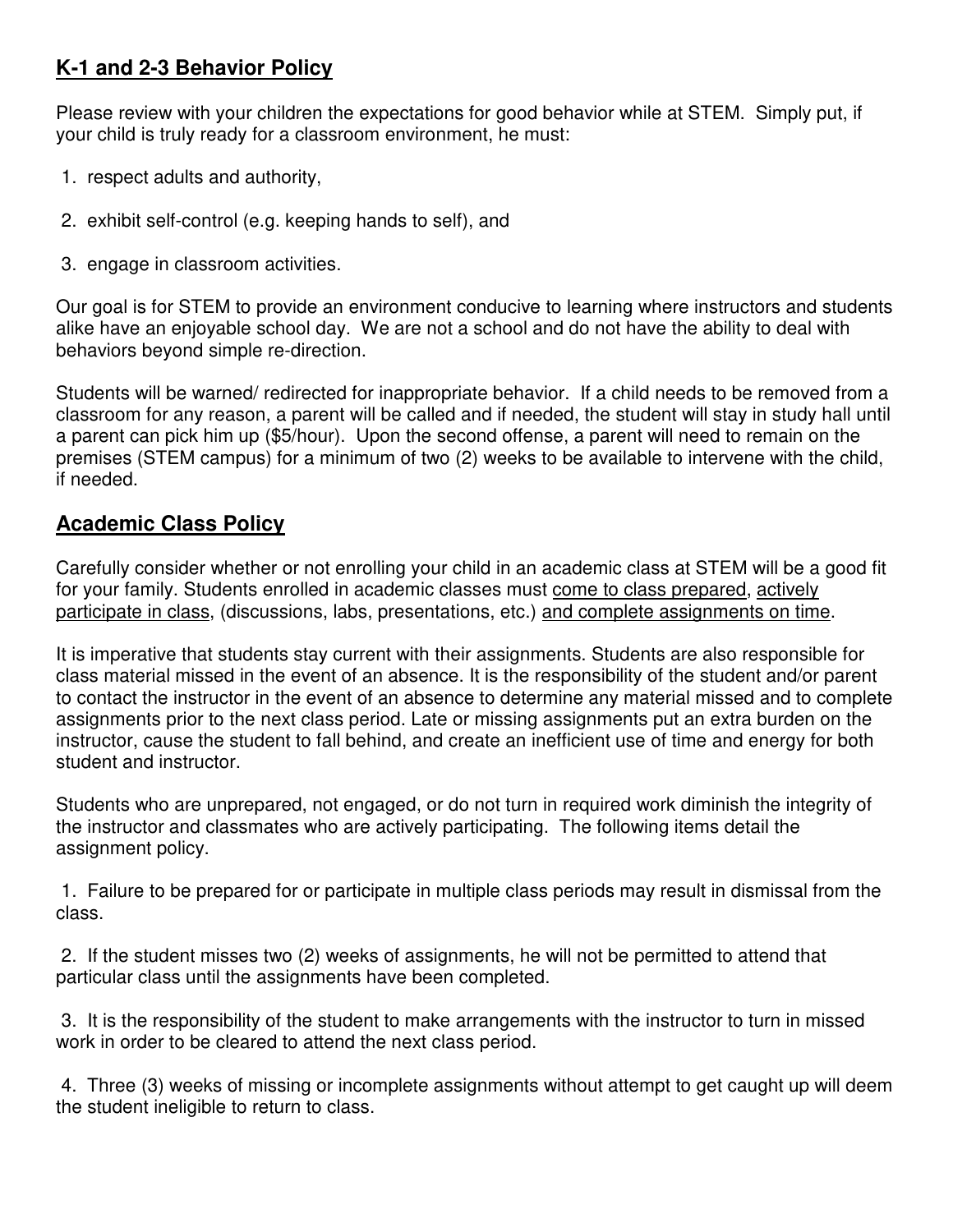5. Cheating, plagiarizing, using solutions manuals or teacher's resources (unless authorized by an instructor), and copying (from any source including the Internet) are all offenses that may result in suspension.

Students suspended from a class must remain with a parent or attend study hall at the hourly study hall rate (\$5/hour).

It is the goal of STEM to help students exhibit responsibility and accountability for work required in academic classes. Additionally, the STEM Board is dedicated to providing an enjoyable learning environment for all participants.

#### **Payment Information (see Registration Information page)**

Acceptable forms of payment:

- personal check, cashier's check, official check, bank check, bill pay, money order, and cash
- credit card or eCheck (fees apply, request link)

Payment is not made via the website.

Fees (per semester):

- The Registration Fee (per family) of \$50 is nonrefundable.
- The Facility Fee is \$10 per class with a maximum of \$100 per family. (The K-1 Pod is considered four separate classes.)
- The Support Fee is \$125. Parents may choose to reserve support positions for the semester to recoup some or all of the fee (\$20/hour/position, paid at the conclusion of the reserved position).
- The Study Hall Fee is \$25 per semester hour (or portion thereof) per student and may be used if the student has a gap in the schedule AND the parent is not on campus to supervise the student.

Semester fees may either be paid in full at the time of registration OR according to the following schedule:

- A minimum of half of your semester fees will be due upon receipt of the confirmation email to secure your class choices.
- Balances are due May 31 for the fall semester.
- Balances are due November 30 for the spring semester.

Registrations submitted after the balance due dates will require payment in full within five business days.

A late fee of \$25 will be assessed to all new registrations submitted after the balance due date and to any prior registrations not paid in full by the balance deadlines.

#### **Class Changes and Withdrawals**

- Refer to the semester Registration Information page for details on partial refunds.
- Fees may not be transferred after the refund deadlines.
- Refunds will have fees deducted depending on the withdrawal notification date.